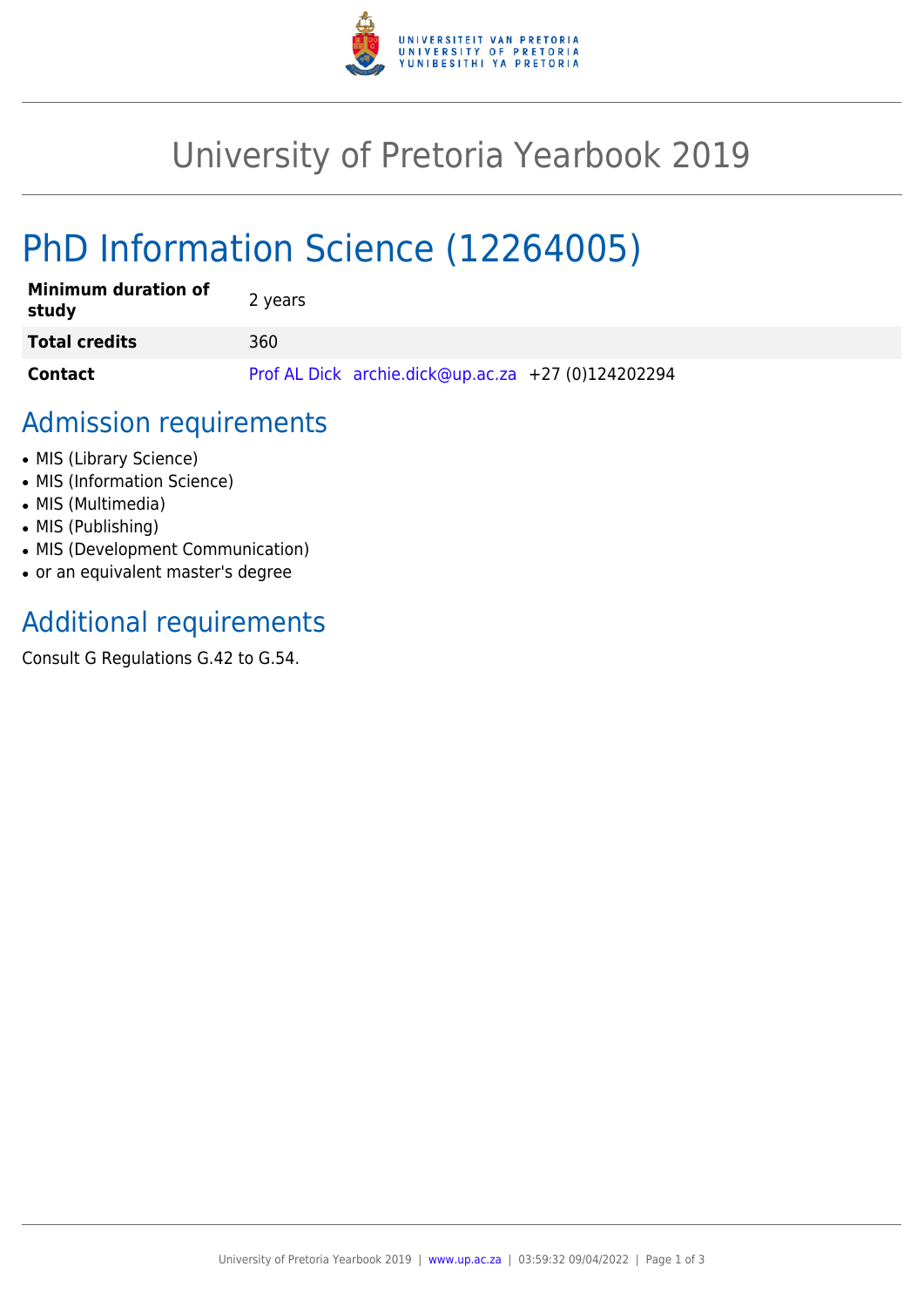

## Curriculum: Year 1

**Minimum credits: 360**

#### **Core modules**

#### **Thesis: Information science 990 (INL 990)**

| <b>Module credits</b>         | 360.00                         |  |
|-------------------------------|--------------------------------|--|
| <b>Prerequisites</b>          | No prerequisites.              |  |
| Language of tuition           | Module is presented in English |  |
| <b>Department</b>             | <b>Information Science</b>     |  |
| <b>Period of presentation</b> | Year                           |  |